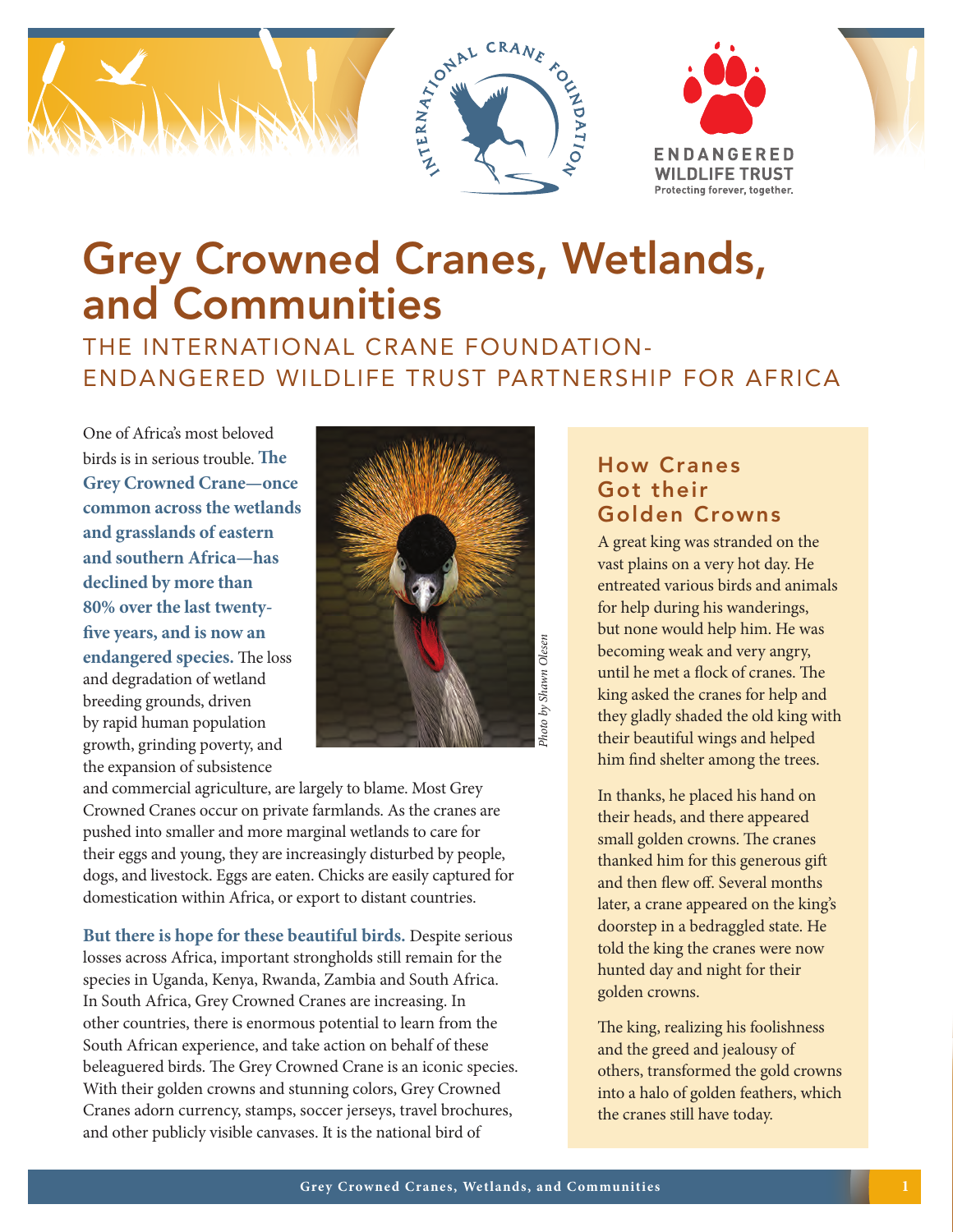Uganda, appearing prominently at the center of the Ugandan flag and in the National Coat of Arms. Concern is growing about the decline of these majestic birds among people throughout the region, from government agencies to community leaders to schoolchildren, and the time to act is now.

*If we can develop innovative, alternative incomes for the impoverished communities that depend for their livelihoods on the wetlands that they share with cranes, everyone wins.*

## OUR IMPACT

**The International Crane Foundation/Endangered Wildlife Trust Partnership for Africa focuses on the iconic Grey Crowned Crane, the wetlands they depend on, and the communities that share these** 

**lands across Africa.** We monitor the status, distribution, and threats to Grey Crowned Cranes across all fifteen of their range countries, but focus in-depth on conservation and livelihood solutions in five countries with important strongholds for this species. In Uganda, Kenya, Rwanda, and Zambia, we engage in innovative strategies to reverse the decline for the species. In South Africa, we focus on adaptive management to sustain and learn from the only significant and increasing population of Grey Crowned Cranes. We evaluate our impact on crane population trends and breeding productivity, on the health of the wetlands they depend on, and on the socio-economic advancement of local communities who commit to crane and wetland conservation. We use the Open Standards for the Practice of Conservation for the planning, implementation, and adaptive management of all our field projects.

#### Safeguarding the National Bird of Uganda

Uganda is home to the largest population of Grey Crowned Cranes in Africa, with strongholds in and around the Kabale wetlands of southwest Uganda and Kaku Kiyanja and surrounding wetlands of southcentral Uganda. Rapid human population growth places immense pressure on these productive wetlands. Grey Crowned Cranes and many other species are undergoing rapid population declines as the quality and extent of their wetland habitat declines. **For nearly 20 years, local community leader and conservation biologist Jimmy Muheebwe has worked tirelessly to reverse this** 

**decline.** He studies the root causes of threats to these cranes, and works with community groups to improve their livelihoods while protecting cranes and their habitats. Jimmy has formed dozens of school wildlife clubs to raise awareness about cranes and biodiversity through drama, dance, and song. He explains the rich array of



*In Uganda, we achieve our impact in partnership with the local conservation organization Nature Uganda. We also work in close partnership with the Ministry of Water and Environment, Ministry of Tourism, Wildlife and Antiquities, Uganda Wildlife Authority, and Uganda Wildlife Education Centre.*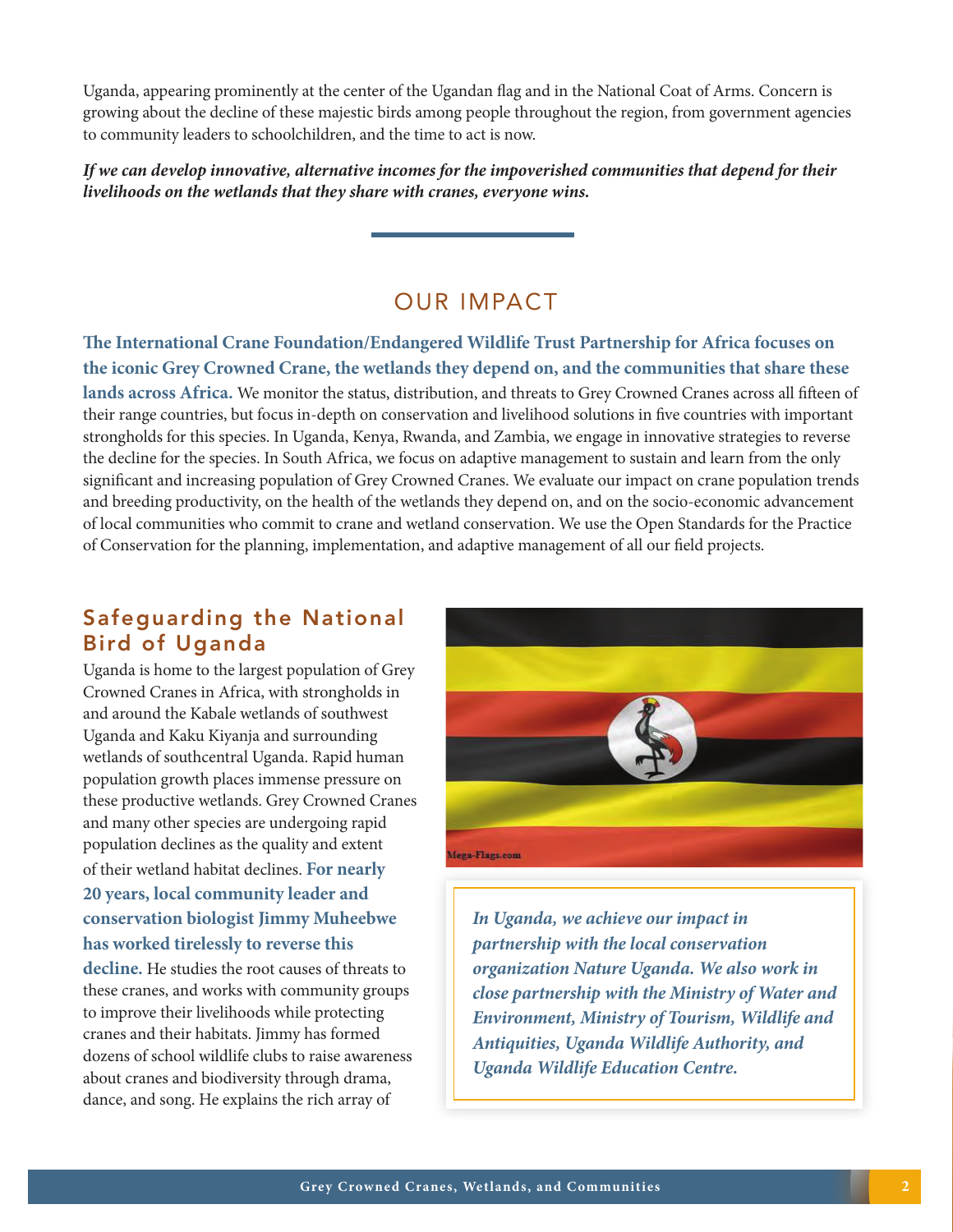ecosystem services provided by healthy wetlands, and how these services benefit local communities in diverse ways. Going forward, we will expand Jimmy's legacy in Uganda by:

- Empowering community-based Crane Custodians to safeguard cranes at Kaku Kiyanja, Nyamuriro, Kiruruma, Mugandu and other key sites in southwestern and southcentral Uganda by reducing nest and chick disturbances and preventing the removal of eggs and chicks for the illegal bird trade.
- Negotiating voluntary Conservation Agreements that provide benefits to local communities in return for conservation actions that reduce threats to cranes or their habitats.

• Providing training and mentorship to



community leaders and residents, to encourage sustainable livelihood practices that incorporate climatesmart, biodiversity-friendly agriculture, and that promote the green economy, sustainable market chains, and alternatives to environmentally damaging practices.

- Incorporating family planning, empowerment and education of girls and women, and human health into the community projects we develop, through strategic partnerships that advance Population-Health-Environment programs.
- Encouraging community members to create buffer zones between their crops and wetlands and engaging them in replanting large expanses of papyrus in wetlands that were once plowed and cultivated.
- Facilitating the development of Community-Based Wetland Management Plans between local communities and authorities, providing the legal framework for communities to sustainably use and manage important wetlands.
- Developing a nationwide campaign for all Ugandans to take pride in and responsibility for the future of Grey Crowned Cranes, promoting concrete actions they can take to protect cranes and wetlands.



## Community Action for Grey Crowned Cranes in Kenya

The wetlands of Western Kenya are another major stronghold for Grey Crowned Cranes. **Since 1993, we have supported the Kipsaina Crane and Wetland Conservation Group, a registered Community-Based Organization in Kenya under the leadership of local leader and crane enthusiast Maurice Wanjala.** Focused in and around Saiwa Swamp National Park, an important breeding area for Grey Crowned Cranes, we developed a model demonstration area for conservation-friendly livelihood projects that reduce the human pressure on wetlands and their watersheds. These projects include the establishment of native tree nurseries and fish ponds, production of livestock fodder, and encouragement of dairy goats and bee-keeping. Maurice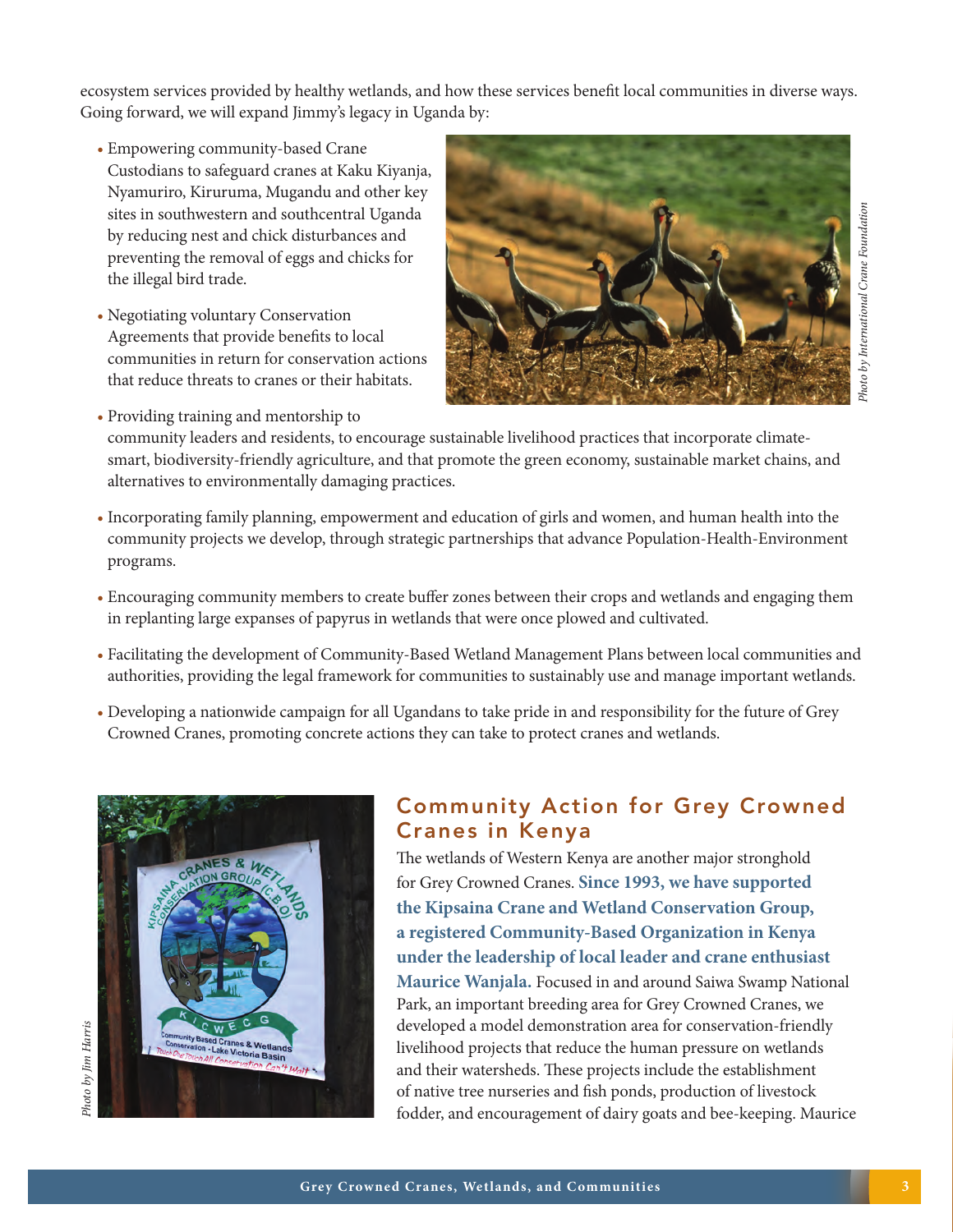engages primary and secondary schools, church congregations, and women's groups in cultural activities that promote land stewardship and crane conservation. We are now expanding these efforts into other strongholds for Grey Crowned Cranes in western Kenya, including the Sio-Siteko Wetland and surrounding Busia Grasslands (a designated Key Biodiversity Area), and the Kingwal Swamp and surrounding watershed. In these areas we focus on:

- Empowering community-based Crane Custodians to safeguard cranes in western Kenya by reducing nest and chick disturbances and preventing the removal of eggs and chicks for the illegal bird trade.
- Negotiating voluntary Conservation Agreements that provide benefits to the community in return for conservation actions that reduces threats to cranes or their habitats.
- Celebrating cranes, wetlands, and wildlife through our annual Cracide Day and Crane Festival, which is fully-supported by local government, private stakeholders, and local communities.
- Protecting springs outside of wetlands, ensuring a clean and reliable source of drinking water for communities and livestock.
- Managing a large tree nursery to provide indigenous seedlings and fruit trees for community-based restoration of riparian zones near streams and wetlands.

*In Kenya, we work in in partnership with the local organization Community Action for Nature Conservation (CANCO) and the Kipsaina Crane and Wetland Conservation Group. We also collaborate with the Kenya Wildlife Service, the National Museums of Kenya, Conservation International, Wetlands International and others.*



- Developing a new Community Conservancy or protected area for Kingwal Swamp, through a formal agreement under Kenyan Law that promotes community land management for wildlife conservation and compatible land uses that improve livelihoods.
- Providing training and mentorship to community leaders and residents, to encourage sustainable livelihood practices that incorporate climate-smart, biodiversity-friendly agriculture, and that promote the green economy, sustainable market chains, and alternatives to environmentally damaging practices.
- Incorporating family planning, empowerment and education of girls and women, and human health into the community projects we develop, through strategic partnerships that advance Population-Health-Environment programs.

## A New Dawn for Rwanda's Cranes and Wetlands

Rwanda's population of Grey Crowned Cranes is smaller than those of neighboring Uganda and Kenya, but the country serves as a model for developing regional crane and wetland conservation strategies. **Since 2011 we have piloted approaches in Rwanda that we use in high priority projects across the region, including Conservation Agreements linked to important livelihood options.** At Rugezi Marsh in northern Rwanda, we introduced modern bee-keeping methods and cooperatives that reduced the frequency of damaging fires associated with traditional bee-keeping—a key threat to the marsh and its inhabitants. We facilitated the development of fodder production cooperatives to reduce the overharvesting of plants from Rugezi Marsh for cattle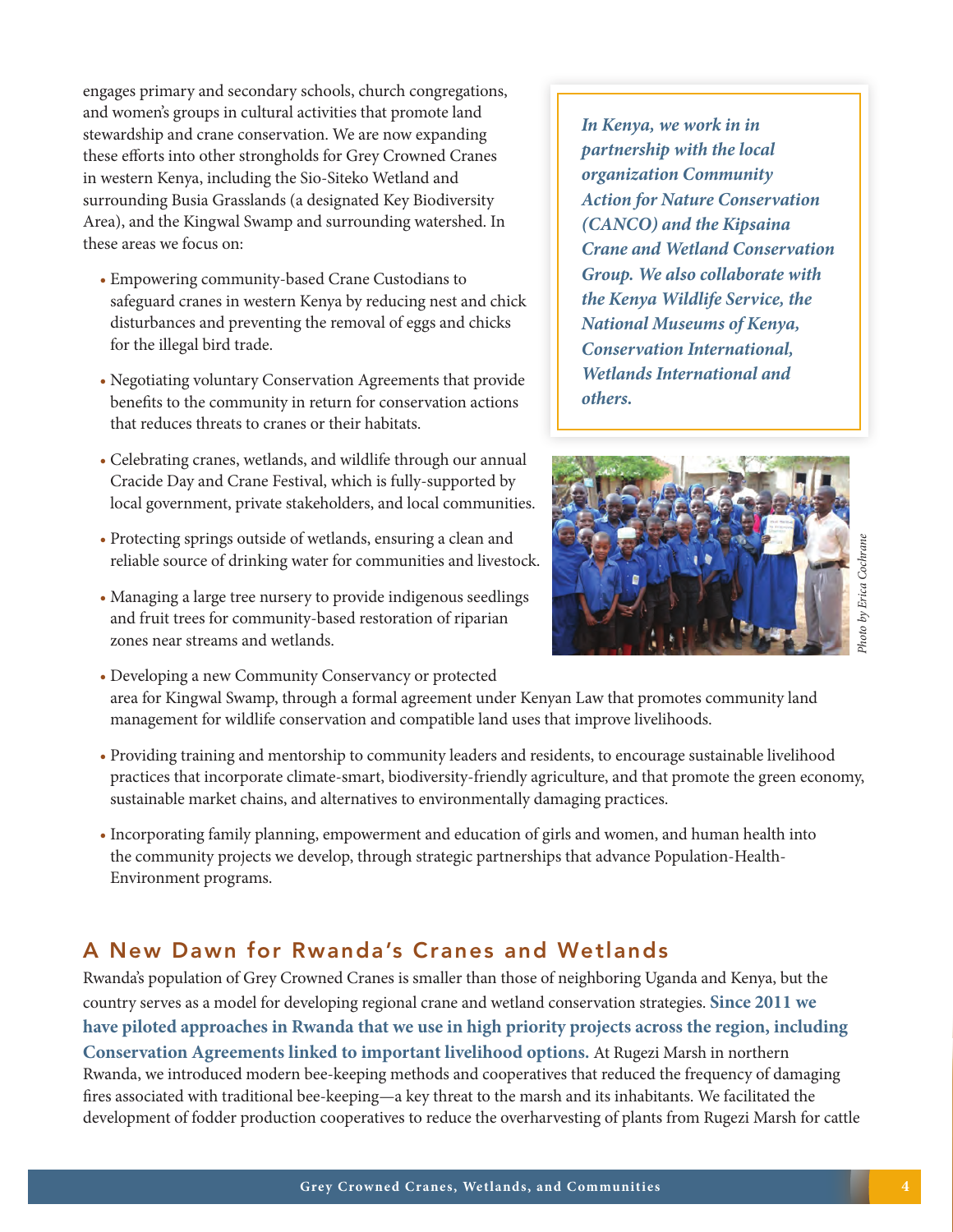food. We established micro-enterprises to support the tourism industry. From the capital Kigali to Akagera National Park in eastern Rwanda, we support efforts to successfully reintroduce Grey Crowned Cranes back to the wild that

- Board to ensure provide legal protection,
- Initiating ecotourism opportunities involving cranes and wetlands by building the first ecolodge at the Rugezi Marsh, contributing to national policies on tourism, and providing a platform for further activities by other key tourism stakeholders.
- Building on our educational outreach and Crane Custodian successes in Uganda and Kenya to encourage stewardship of breeding cranes and reduction of threats to Rugezi Marsh.
- Providing expertise in veterinary sciences and wildlife monitoring to support the reintroduction of confiscated Grey Crowned Cranes back to the wild at Akagera National Park, and applying the lessons learned from this successful approach to comparable programs in neighbouring countries.

*Key partners in Rwanda include the Integrated Polytechnic Regional College at Kitabi, the Rwandan Environment Management Authority, the Rwanda Development Board, and the Rwanda Wildlife Conservation Association.*

#### Stopping wildlife poisoning in Zambia

Zambia's Luangwa Valley is an important haven for Grey Crowned Cranes, and home to diverse and abundant wildlife populations, including three species of Critically Endangered vultures and Endangered African Wild Dogs. **Local crane populations have suffered dramatic declines in recent years due to the use of poisons in and around South Luangwa National Park and surrounding lands.** Poisoning of cranes is sometimes accidental, aimed at deterring crop depredation by cranes, other birds, or insects. Poisoning may also be deliberate, aimed at killing cranes and other animals for food or for traditional medicinal uses. The recent expansion of cotton agriculture to the Luangwa Valley has resulted in the widespread availability of pesticides used as poisons, and unprecedented levels of poisoning of cranes as well as

*In Zambia, we work in close partnership with the National Parks and Wildlife Service, African Parks Foundation, Bird Watch Zambia, University of Zambia, World Wide Fund for Nature, and other community and wildlife conservation organizations.*

#### • Ensuring the long-term sustainability of our Conservation Agreements for bee-keeping, fodder production, and micro-tourism enterprises.

have been confiscated from captivity. Going forward, we are:

- Advancing new livelihood options that further reduce threats to Rugezi Marsh and contribute to a greener local economy.
- Facilitating the declaration of Rugezi Marsh as a National Park under the Rwanda Development management, and law enforcement.

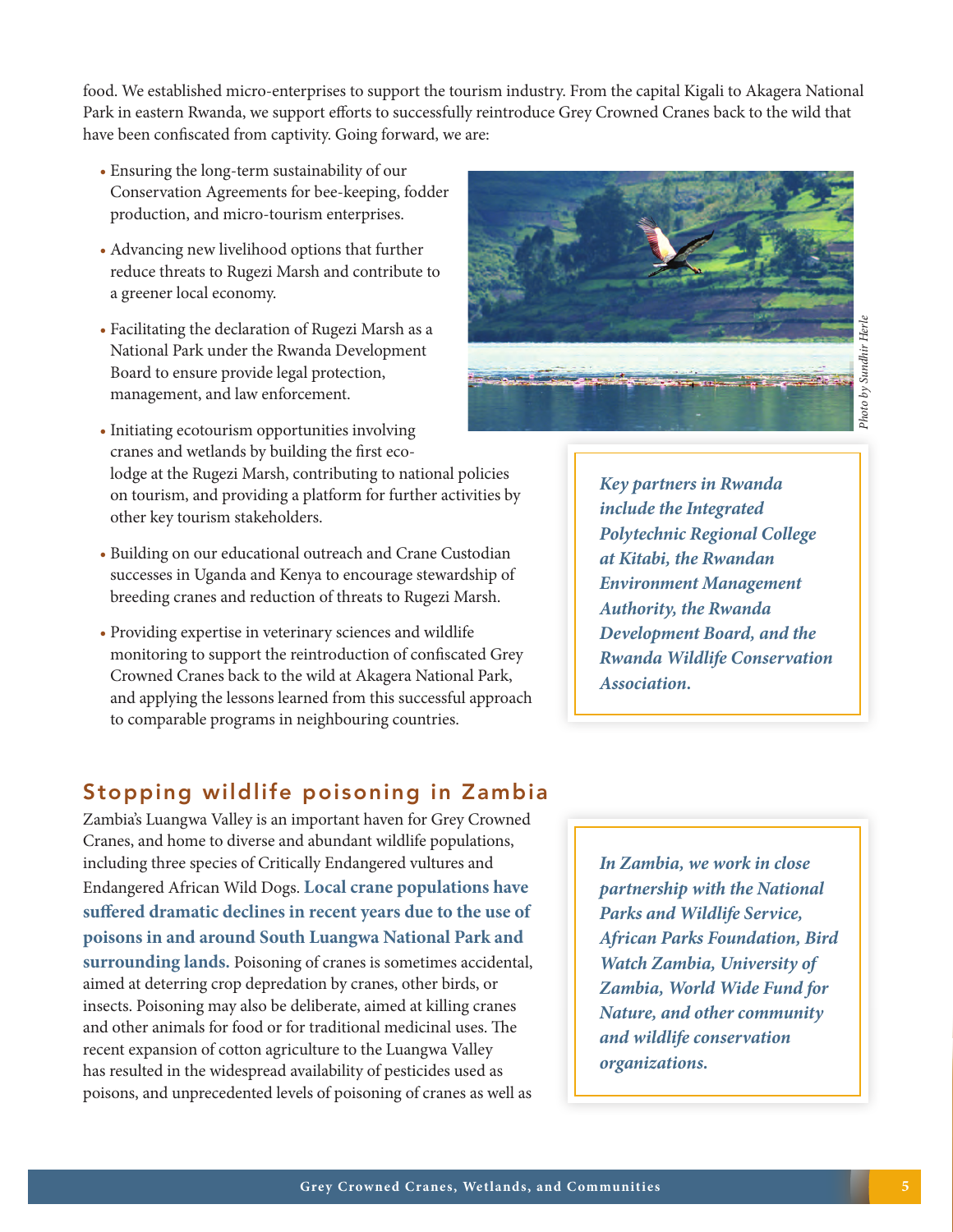vultures, carnivores, and other species. Our urgent actions to reduce poisoning in the Luangwa Valley focus on:

- Conducting baseline research and rapid rural appraisal to better understand the reasons communities are using agricultural poisons and their impact on species of concern;
- Engaging with cotton companies that are active in the region to regulate the distribution of agro-chemicals, explore alternative agro-chemicals that have a lesser impact on wildlife, and ensure the safe and responsible use of agrochemicals on cotton farms;
- Working with small-scale farmers to improve and diversify their farming activities and reduce their dependency on agro-chemicals;
- Raising awareness about the impact on human health when people consume poisoned wildlife—people sometimes die from consuming poisoned meat—as well as the impact of accidental and intentional poisoning on wildlife populations.
- Leading training workshops with key stakeholders to ensure the effective management of poisoning incidents. This includes providing information on laws and enforcement, and ensuring that the poisoning scene is decontaminated to ensure that no additional wildlife is affected.

## Learning from success in South Africa

The Mpumalanga Highland Grasslands and Drakensberg region of South Africa support the only major increasing population of Grey Crowned Cranes in Africa. The region supports two other species of threatened cranes (Wattled and Blue Cranes) and many other rare and threatened species that depend on healthy wetlands. This conservation success story arises from our twenty-five year commitment to intensive conservation action, in partnership with provincial authorities and other organizations. Integral to our success is the long term-relationships and trust we have built with local farmers and others using this landscape. This provides a solid foundation of trust upon which we are able to share our mission, motives, and conservation interventions. New threats to cranes in this area have emerged over time, and the opportunities for conservation have evolved. But because we have been invested here, and have long worked "in the trenches," we have adapted nimbly and successfully as challenges have arisen. For example, the Drakensberg is a major source of water for South Africa and is now a key part of South Africa's Strategic Water Source Areas, yet only



*In South Africa, we work closely with Ezemvelo KwaZulu-Natal Wildlife, Mpumalanga Parks and Tourism Agency, KwaZulu-Natal Crane Foundation, Eastern Rural Solutions, and BirdLife South Africa. We are also part of the Healthy Catchment Alliance in this area, a collaboration between this project, the Endangered Wildlife Trust's Source to Sea Program, Conservation South Africa, Eastern Rural Solutions and Wildlife, and the Environment Society of Southern Africa.*